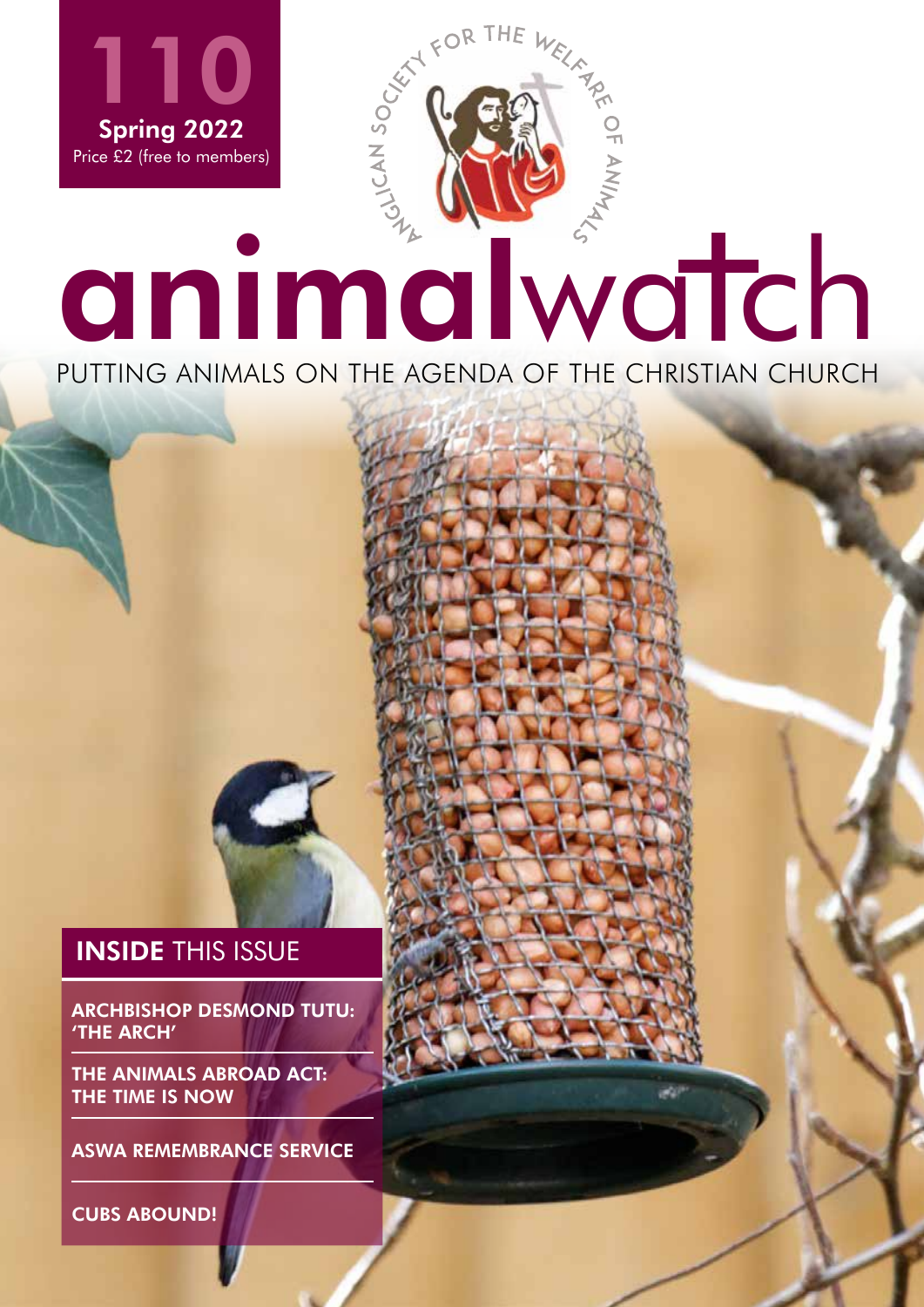## IN THIS ISSUE

| IN THE BOUL                                 |                  |  |
|---------------------------------------------|------------------|--|
| <b>HELLO AND WELCOME</b>                    | 3                |  |
| <b>GOOD NEWS</b>                            | $\overline{4}$   |  |
| <b>NEWS AND NOTICES</b>                     | $\overline{4}$   |  |
| <b>NEWS FROM AROUND THE WORLD</b>           | $\overline{5}$   |  |
| <b>ARCHBISHOP DESMOND TUTU: 'THE ARCH'</b>  | $\boldsymbol{6}$ |  |
| THE ANIMALS ABROAD ACT: THE TIME IS NOW     | $\overline{7}$   |  |
| <b>THE BIBLE AND</b>                        | 8                |  |
| <b>COMMEMORATING ANIMALS IN REMEMBRANCE</b> |                  |  |
| <b>ACTIVITIES</b>                           | 8                |  |
| <b>ASWA ANNUAL SERVICE</b>                  | 9                |  |
| <b>ASWA REMEMBRANCE SERVICE</b>             | 9                |  |
| <b>BOOK REVIEW</b>                          | 10               |  |
| <b>CUBS ABOUND!</b>                         | 11               |  |
| <b>ANIMAL WELFARE SUNDAY SERMON</b>         | $12 \,$          |  |
| <b>ASWA COMMITTEE ELECTIONS</b>             | 13               |  |
|                                             |                  |  |

## DORIS' DIARY

Hello! My name is Doris, and I am a Border Leicester ewe with very large ears! I was rescued by ASWA secretary Sam Chandler, as I had outlived my usefulness as a breeding ewe.

Below are some great events ewe may enjoy!

### Wednesday 11 May

ASWA AGM, 3.30pm. The meeting will be held via Zoom. Please contact the Secretary for details and the link to attend.

### Sunday 12 June

Animal blessing service, Craigiebuckler Church Hall, Springfield Road, Aberdeen, 3pm. Service led by the Revd Kenneth Petrie. Animals welcome with their human companions.

### Sunday 2 October

Animal Welfare Sunday.

ASWA Annual Service, St Mary-at-Latton, Harlow, 3pm. Preacher: ASWA Secretary, the Revd Samantha Chandler. This will be a service of thanksgiving with blessing of animals. Please do join us and bring your animals to be blessed.

### Sunday 13 November

ASWA Remembrance Service for Animals in War, The Animals' War Memorial, Brooke Gate, Park Lane, London, W1K 7QF, 3pm. Speaker to be confirmed.

### For further details of events, please visit the website: www.aswa.org.uk

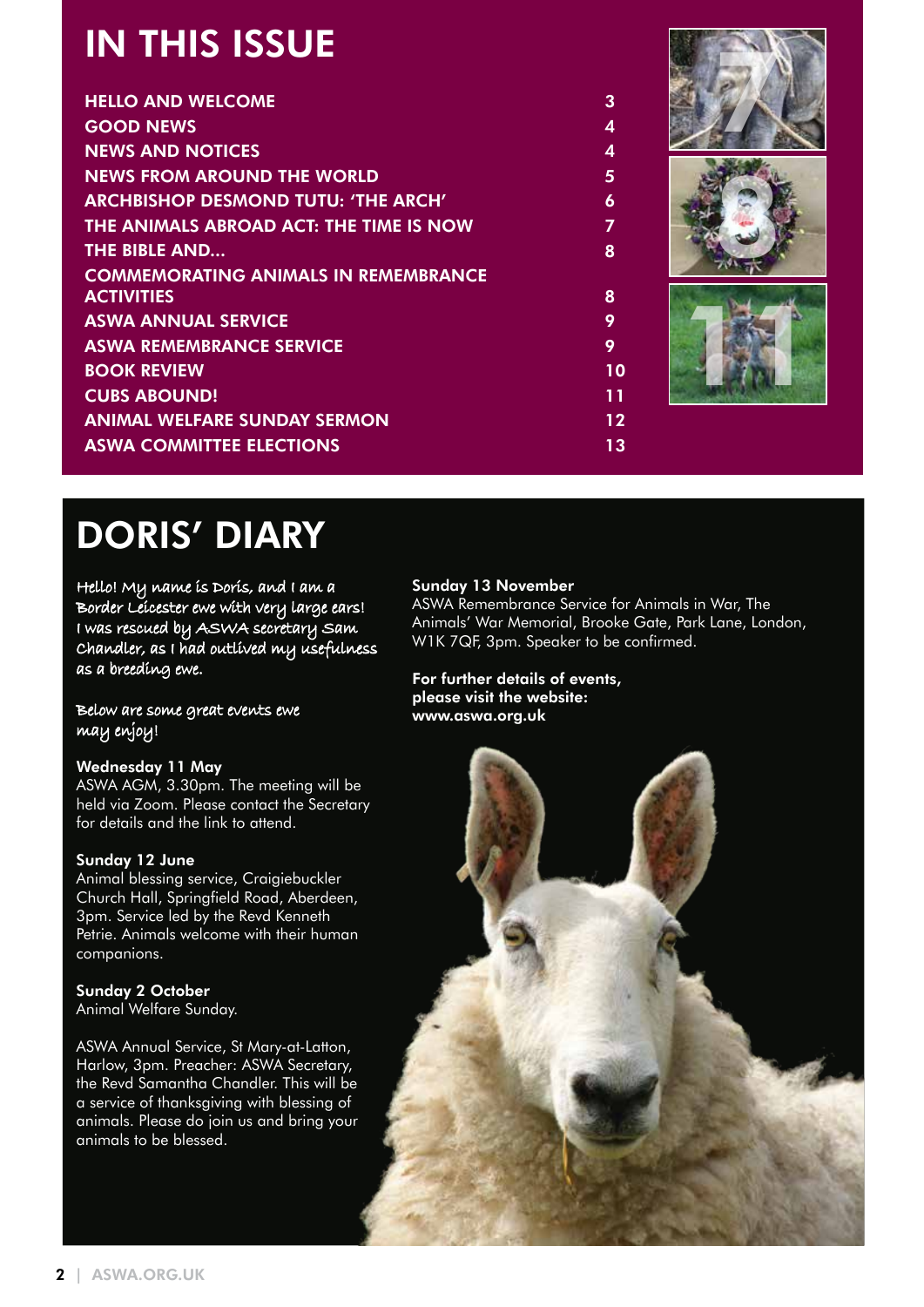## HELLO AND WELCOME TO *ANIMALWATCH*

Welcome to *Animalwatch*. In this issue, we focus on human interactions with wild animals, and look back to activities that occurred in the autumn, including our annual service and Remembrance activities.

We hope that you enjoy keeping up-to-date with news and information on our website. Do check regularly for resources and information about upcoming events. Please do make a note of the dates in Doris' Diary, especially our upcoming AGM.

Please send any items for consideration for *Animalwatch* to Revd Jennifer Brown, Editor, PO Box 7193, Hook, Hampshire, RG27 8GT. Email is even better – animalwatch@jenbrown.org.uk. Please note that, owing to space restrictions, it may not be possible to print all contributions. Please refer to the information about contributions to *Animalwatch* for further details and restrictions on submissions.

#### Jennifer Brown, Editor

The deadline for the Spring magazine is Monday 30th May 2022.

### ASWA SPEAKERS AVAILABLE

If you have a group or service that would welcome an ASWA speaker, we would love to hear from you! We often travel a fair distance so please call to discuss it. We usually bring a stall and literature and always liaise with our hosts to ensure the talk is appropriate for their particular audience. Keep the invitations rolling in!

### A WARM WELCOME

to our new members. We look forward to hearing from you.

We are pleased to welcome fourteen new members who have joined since the publication of the autumn issue.

To all our new members we extend a warm welcome and we would ask that you, along with our existing members, encourage others who share your concern for animal welfare to join. Introductory leaflets are available from the Secretary.

### CONTRIBUTIONS TO *ANIMALWATCH*

We very much welcome contributions to *Animalwatch* from our readers. We are interested to hear about the positive things being done for animals in your churches and communities. We also welcome informed pieces on specific areas of animal welfare, such as items relating to animal welfare law, the history of animal welfare, and theology. Articles should be submitted to the Editor

either as typed manuscripts by post or by email as Word documents, with any accompanying photos sent as highresolution jpg files. Items submitted as pdf files or email text cannot be accepted. Submissions must be the contributor's (sender's) own original work, and (unless otherwise agreed) not published elsewhere. Items may be edited for length, readability, and

appropriateness of content. Publication of submitted items is at the Editor's discretion. In submitting an article, the contributor assigns copyright for the piece to ASWA. For items submitted by email, please assume your item has been received unless you get a delivery failure notice. The Editor is unable to acknowledge receipt of individual submissions.

### ASWA MERCHANDISE

#### Available from the ASWA web site

ASWA literature: a range of literature on a variety of animal welfare subjects available.

PAWS for Prayer cards: paw shaped cards with a prayer for companion animals printed on one side. £0.20 each.

**Egg Cards:** egg shaped cards with a prayer printed on one side. £0.20 each.

ASWA baas: handy cotton shopping bag with the ASWA logo. £4 each.

**ASWA badges:** show your support for ASWA by wearing a lapel badge with the ASWA logo. £1.50 each.

Sticker sheets & books: Activity sheet with stickers (ravens or bees), £2 each.

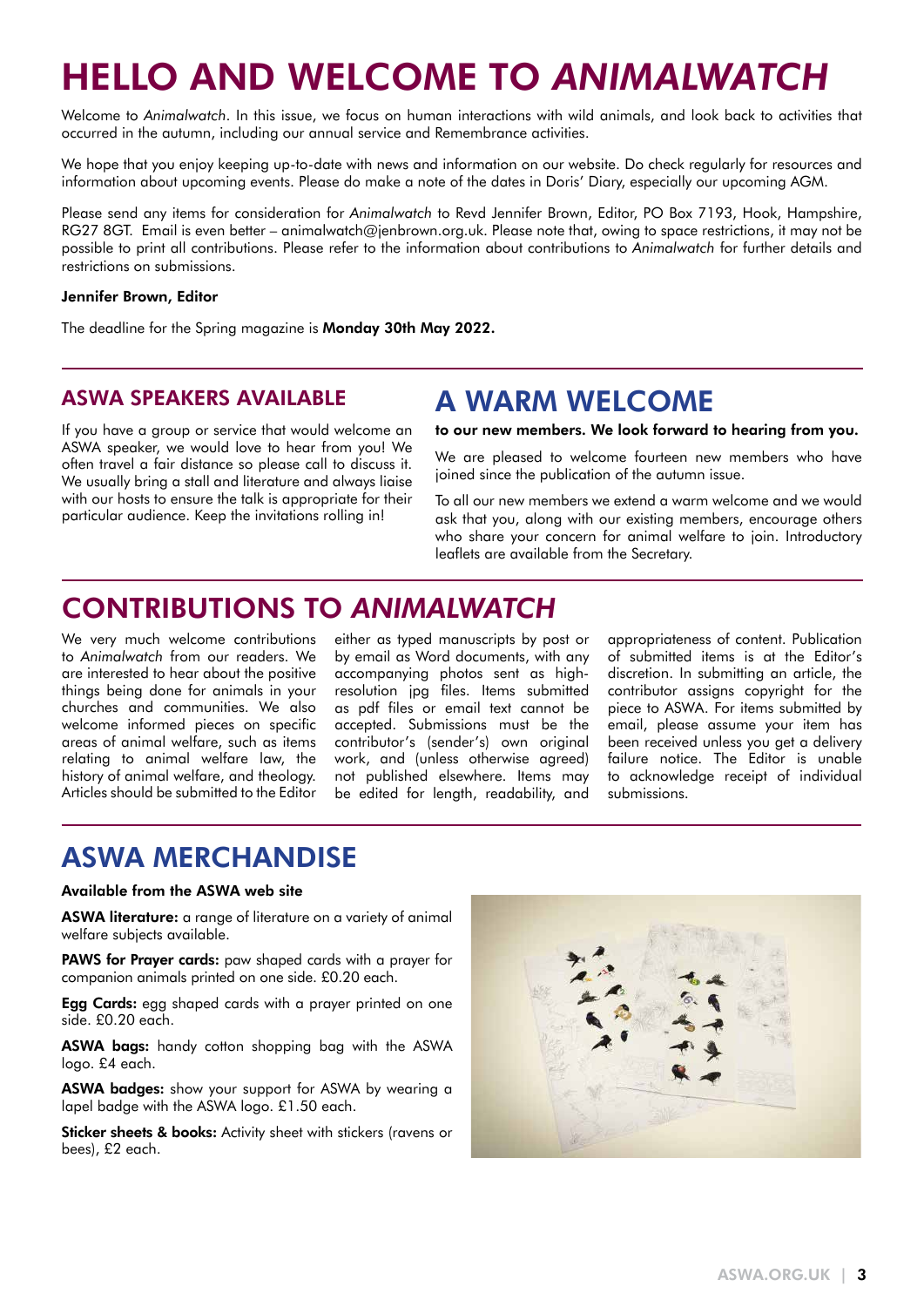## GOOD NEWS

#### Strengthening the law against hare coursing

In January, the UK Government announced plans to introduce stricter penalties for those convicted of hare coursing – a cruel sport that sets dogs to chase and kill wild hares. Hare coursing is already illegal in the UK, but the proposed changes to the law will make it possible for unlimited fines and/or a prison sentence to be imposed for those convicted of hare coursing or related activities, such as trespassing with the intent of using a dog to pursue a hare.



## NEWS & NOTICES



### Don't forget, you can follow ASWA on Twitter – @aswanews

You can also keep up with what's new via our website – www.aswa.org.uk.

Check the web site for the latest resources, including materials for children & youth.

#### Animal-friendly Church award

Is your church animal friendly? ASWA sponsors the Animal-friendly Church award to recognise those churches that take animal welfare seriously as part of their ministry and mission. Churches can apply at any time and those meeting the necessary criteria will be awarded animalfriendly church status. Information is available on the website or from the Secretary.



### ASWA Annual Service

This year's annual service will be on Sunday 2nd October at St Mary-at-Latton, Harlow. See the diary for more details.

### Supporting Evacuations from Afghanistan

ASWA was able to provide financial support to Nowzad and Kabul Small Animal Rescue to aid their efforts to evacuate from Afghanistan. We are pleased that we were able to help fund these amazing charities in their attempt to rescue staff and animals.

### Keeping in Touch

Interested in keeping up-to-date with what ASWA is doing? Want to hear about campaigns and activities relating to animal welfare? If so, please make sure we've got your email address so that we can send you occasional updates on what's happening. To join our mailing list, please send your email address to aswamembership@btinternet.com.

### LETTERS TO THE EDITOR

### Dear Editor

I thought I would share our new pet memorial statue that we had erected at our church. I am a pet bereavement support person and contacted our vicar about having a special place, C of E regulations allowing, and we now have this statue of St Francis where people can come and remember their beloved pets. We supply



pebbles for people to write names on and place around the statue. It was dedicated on October 10th with a pet service by our vicar.

The accompanying photo is of Bailey, owned by our Reader.

#### Maria Brett

### St Augustine's Church, West Sussex

### Dear Editor

Sheep-grazier warnings are increasing and biodiversity is declining. These are of deep concern to those of us who believe livestock and wildlife are intrinsically valuable. Ultimately, they belong to and are loved by our Creator God.

Shelter Belts are carefully designed plantings of trees and shrubs – species indigenous to the area are best. Their uses often include the maximising of shade and shelter for livestock and the promotion of safe wildlife habitat for species threatened by climate-change and inappropriate development. To further our aim of promoting the good stewardship of God's creatures, our Animal Welfare Group within the Anglican Parish of Gisborne (Victoria) applied to the Macedon Ranges Shire's Community Grant Scheme for a grant to assist Macedon Ranges farmers in the planting of Shelter Belts. Our group learned in late 2021 that the grant application was successful. Consequently, we will be able to assist 12 Macedon Ranges farmers in the planting of Shelter Belts during the Australian autumn of 2022.

#### Janine Mc Dougall,

Co-convenor, Anglican Parish of Gisborne Animal Welfare Group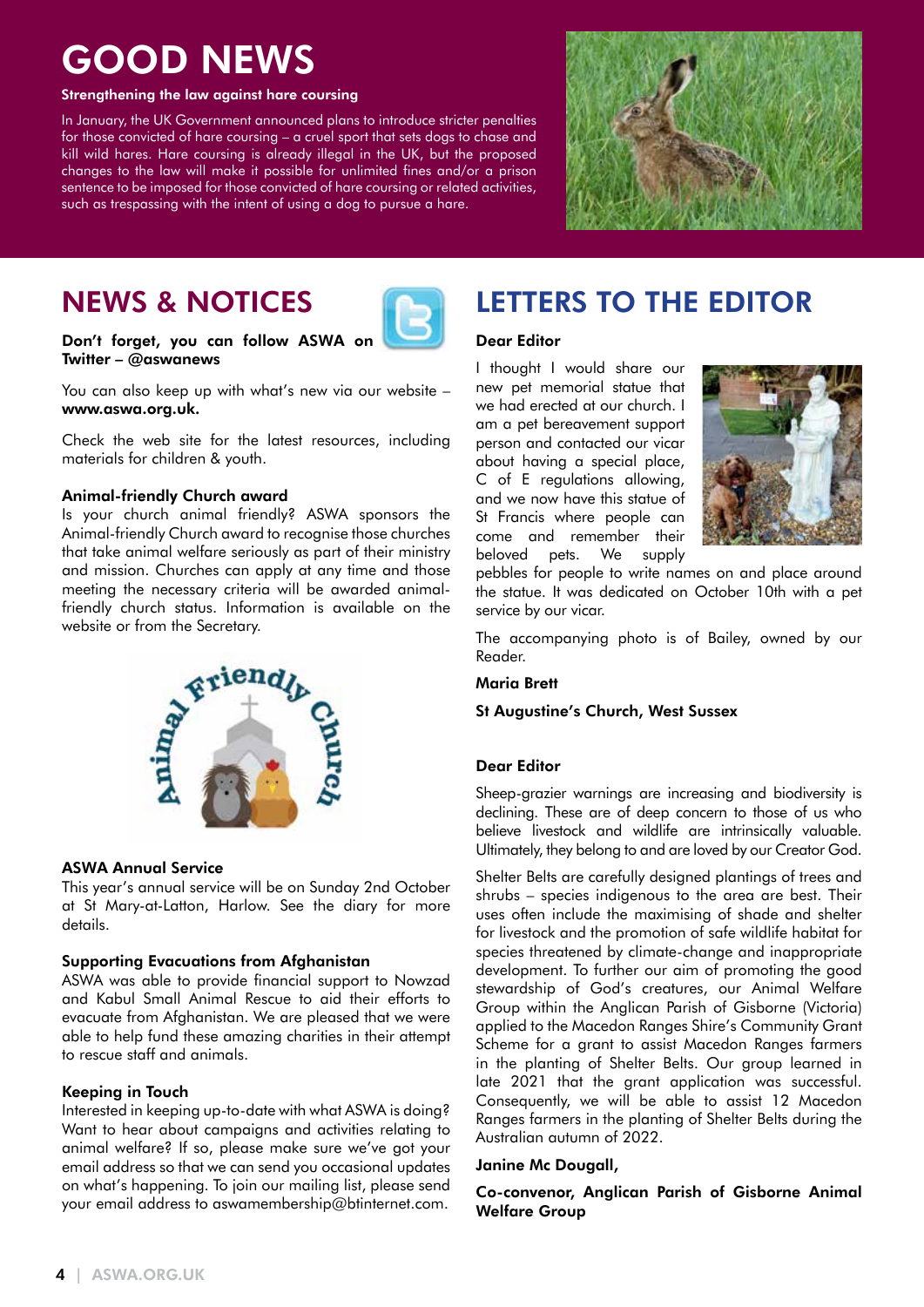## NEWS FROM AROUND THE WORLD

#### AUSTRALIA

#### Signs of progress on animal welfare legislation



The New South Wales State Government is currently reviewing animal laws which have been in place for decades. There are so many issues that need addressing, and the hope is that an Office of Animal Welfare will be set up within the Government, completely set apart from the Department of Agriculture, so that farm animals will be treated more humanely, in line with domestic animals. There is a great deal of work to do, that's for sure. There will be State and Federal elections next year, and the Animal Justice Party will be fielding candidates.

Readers will be sorry to learn that Australia's adorable koalas are reported to have decreased by about 30% over the last three years, due to fires and continued logging of habitat.

All states in Australia ban jump racing (steeplechasing) except for South Australia and Victoria. This week South Australia announced that there will be no jump racing from next year, so now there is only Victoria to go!

The decades-long struggle to get rid of battery cages (there are still over 8 million hens kept in these hideous conditions) is coming to a head (hopefully!) as Agriculture Ministers across the country are about to make decisions on the battery system. Today, 40% of eggs are still produced this way, and the industry fights hard to keep the facts from consumers. Animals Australia has a powerful TV ad running at the moment to show the reality of what it means to be a hen in a battery cage. As far as the live export of sheep to the Middle East is concerned, there is a slight improvement. No sheep go from Australia from 1st June to mid-September, due to this being the hottest period, so a million sheep will be spared over that time.

Olga Parkes



### Introducing Beauty Without Cruelty (South Africa)

Beauty Without Cruelty (South Africa), established 1975, is an animal rights organisation with a primary objective to educate and inform the public about the exploitation, abuse, and suffering of animals and to offer humane, non-animal alternatives to replace cruel and harmful lifestyle choices. BWC runs a progressive educational programme, aimed at informing people about the suffering of animals and has initiated a number of campaigns which focus on exposing animal abuse, specifically in the areas of vivisection/cosmetics testing, the exploitation of wildlife, and in factory farming. Methods used to draw the public's attention to these issues also include legal intervention, protests, lobbying central, regional, and local government, and other peaceful means.

We currently, after years of work, have a Bill before the National Portfolio Committee of the SA Government, to ban animal use for cosmetics testing. We have had successes which include rescuing feral cats due to be shot on our local Robben Island, we have persuaded the Cape Town venue that did annual fireworks displays to make environmentally friendly changes, and there have thus been no public fireworks displays at New Year for the last two years – we are still working on National Government to ban them entirely. In recent years we have provided positive input for several matters, including mandatory sterilisation of animal companions at local Government level, rhino farming, the Meat Safety Act which saw several wild species being reclassified, caused positive language change describing animals in a national vivisectors guidelines project, stopped a church fundraising wild goose hunt, recorded suitable animal supporting stories shared with 45 local schools during lockdown, had positive input on local baboon issues, covered the hefty food bill for 13 relocated baboons saved from medical research, for their lifetime, saved racehorses from slaughter, and



more. BWC presented submissions to the High Level Panel on the issue to ban lion cub petting, the farming of lions, the sale of their body parts and other planned wildlife exploitation restrictions and made contact with a housing estate in a wildlife setting to implement humane options regarding foraging baboons. They are now using monitors on bicycles and implementing waste management measures, both of which will deter baboons.

We receive no government funding and rely entirely on the generosity of our supporters to continue our work for animals on behalf of the public. Toni Brockhoven

SWEDEN Smuggling, slaughter, and rays of hope





Together with The Animals' Friends and the National Centre, the Swedish Animal Rights Organisation arranged a symposium in December 2021 on how to stop the smuggling of dogs. The smuggling of dogs is a vast problem that causes animals horrific suffering as well as financial losses for many unsuspecting buyers. It is also a health hazard, as many dogs suffer from illnesses or are carriers of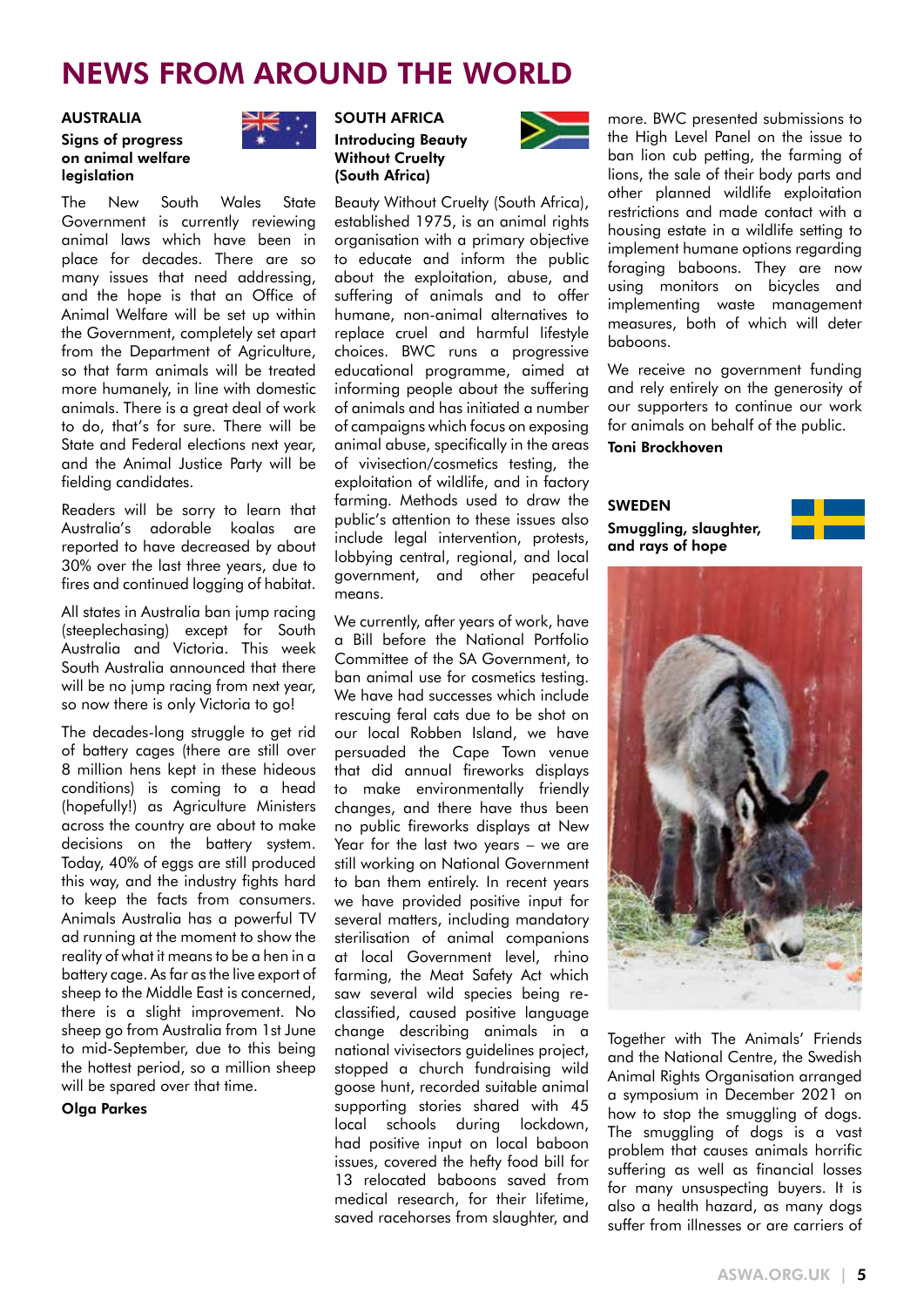contagious diseases, some of which are not known in the destination country. The symposium wanted to shed light on this problem and make the general public more aware of it.

Since 1937, slaughter without anaesthesia has been illegal in Sweden as it is in many other European countries. According to a new poll, nine out of ten Europeans maintain that anaesthesia should be applied prior to slaughter. This has caused some confusion as ritual slaughter for religious reasons may be opposed to pre-slaughter anaesthesia. This is a misunderstanding, according to the general secretary of the Swedish Animal Protection Organisation, Johan Beck-Friis. There may be, for extreme religious reasons, exceptions but overall no animal should suffer prior to slaughter. Freedom of religion is important but must not permit slaughter without some form of anaesthesia. Åsa Hagelstedt, general secretary of Animal Care in Sweden suggests that it is quite possible for animals to die as comfortably as possible while still respecting religious traditions.

A haven of peace and kind care may be found in one of the few convents in Sweden, Alsike Kloster. Here the sisters have taken in two donkeys and a few sheep as pets. They are wellkept, well-loved, and well-fed. The donkeys and sheep bring extra calm to the convent and people staying for retreats and self-care time find the donkeys especially great at offering consolation and warmth in times of distress.

Sandra Kinley

### ARCHBISHOP DESMOND TUTU: 'THE ARCH'

For most people, Desmond Tutu will be remembered as a man who bravely fought to end apartheid in South Africa, but he was also a man who was vocal in speaking against the abuse of animals and urged churches to lead the way in showing that all cruelty to animals and to humans is, as he put it in his introduction to the *Global Guide to Animal Protection*, edited by Andrew Linzey (2013), "an affront to civilised living and a sin before God." In that same work, Archbishop Tutu wrote, "I have spent my life fighting discrimination and injustice, whether the victims are blacks, women, or gays and lesbians. No human being should be the target of prejudice or the object of vilification or be denied his or her basic rights ... But there are other issues of justice – not only for human beings but also for the world's other sentient creatures. The matter of the abuse and cruelty we inflict on other animals has to fight for our attention in what sometime seems an already overfull moral agenda."

I had the privilege of meeting Desmond Tutu on a number of occasions, in the UK, in South Africa, and in Canada. I first knew Desmond and Leah when Desmond was studying for a Master of Theology degree at King's College London. He was a leader with a fine theological mind, and he wrote, again in the *Global Guide*, "It is a kind of theological folly to suppose that God has made the entire world just for human beings, or to suppose that God is interested in only one of the millions of species that inhabit God's good earth. Our dominion over animals is not supposed to be despotism. We are made in the image of God, yes, but God – in whose image we are made – is holy, loving, just. We do not honour God by abusing other sentient beings."

I was with 'the Arch' in Cape Town just days after he had been arrested for taking part in a demonstration. He called a Sacred Synod of his clergy that I attended. It took place in a church on a coloured township and began with a Eucharist. Half-way through the Eucharist, the doors of the church were flung open and the security police stood there. Desmond saw them and changed to praying in Afrikaans. It was a frightening moment but a brilliant move and the police just slipped away. Desmond was fearless in fighting injustice and cruelty.

A few years ago, I was preaching in Toronto Cathedral and Desmond was there for an international gathering of the Order of St John. He came to a service in his purple cassock and I walked back to his hotel with him. As we waited to cross the road outside the Cathedral, a woman on a bicycle jammed on her breaks and said, "Has anyone ever told you that you look just like Desmond Tutu?" to which he replied, "I am Desmond Tutu. I am Desmond Tutu." She asked, "What are you doing here?" He replied, "I have been to pray. I have been to pray." Desmond was a great man of prayer. He prayed deeply and wept at the sins of the world. Writing in the introduction to the *Global Guide*, he lamented, "If it is true that we are the most exalted species in creation, it is equally true that we are the most debased and sinful. This realisation should give us pause ... There is something Christ-like about caring for suffering creatures, whether they are humans or animals."

We give thanks to God for Desmond Tutu, and for his passion for peace and justice, his love of God's creation, and for his gifts as a prophet, a pastor, and a person of prayer.

Dominic Walker, OGS

### OBITUARIES

#### Sheila Twine

It is with sadness that we report the death of long-standing member Sheila Twine. Sheila was a supporter from ASWA's beginning. She will be much missed.

#### Revd Ken Hewitt

ASWA founding member and former treasurer, Ken Hewitt, died in October 2021 after a period of deteriorating health. He was a bachelor and lived with a succession of Siamese cats whom he adored.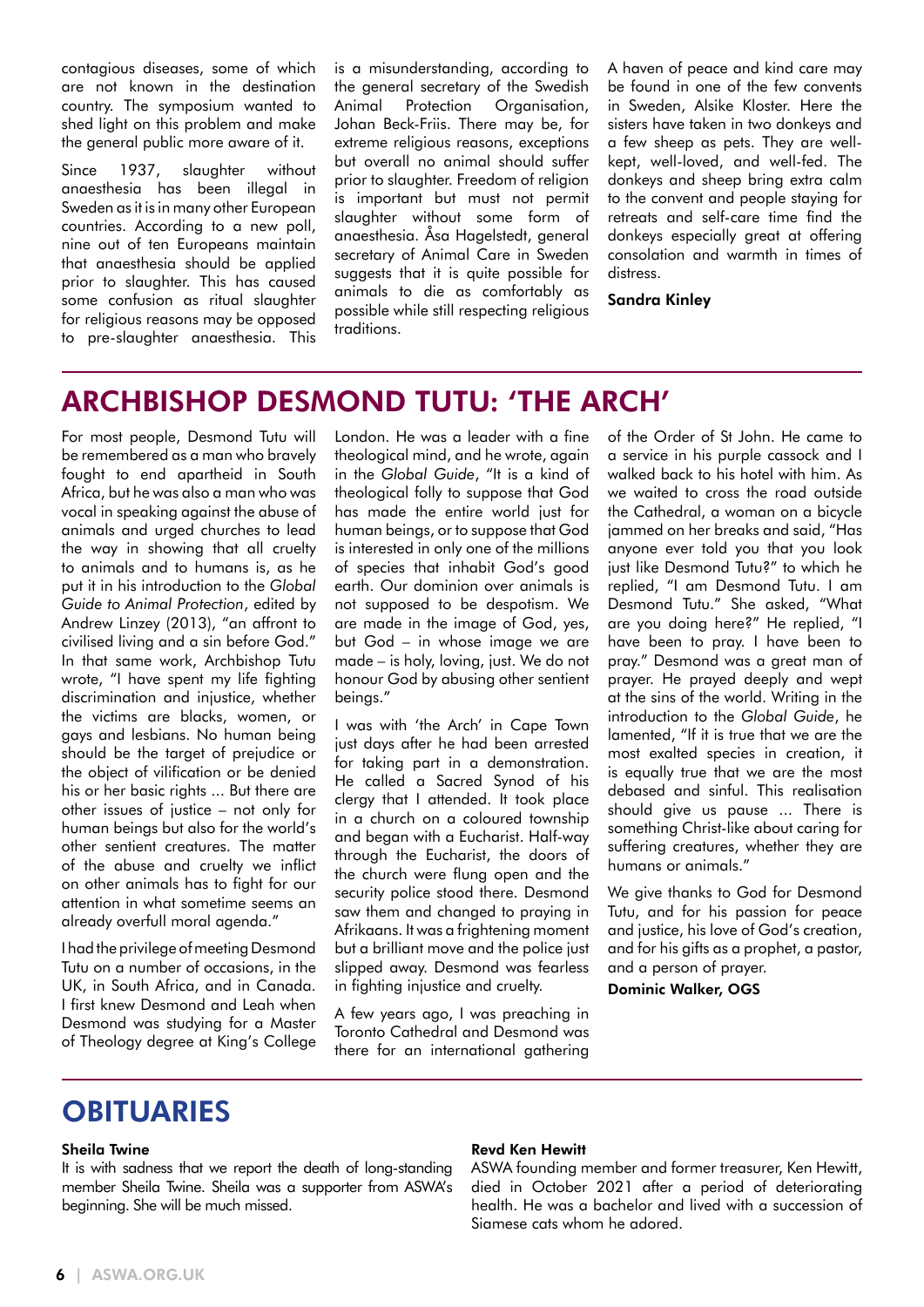### THE ANIMALS ABROAD ACT: THE TIME IS NOW



The Government has announced a new Animals Abroad Bill, "to ban the advertising and offering for sale here of specific, unacceptable practices abroad." A public enquiry relating to the bill ended in September 2021.

Why is this law important? Because tourism is driving animal cruelty.

I founded Save The Asian Elephants (STAE) to fight for this ancient, wondrous species, having witnessed extreme violence to them in India. To supply tourist attractions, baby elephants are brutally snatched from the wild, the mother killed trying to protect it. To compel submission for easy use in tourism, the babies are isolated, starved, beaten, stabbed, and ripped to, "break the spirits". My shock at the screaming and crying of the babies was eclipsed by my feelings on learning of the UK market's leading role in driving this atrocious trade.

Asian elephants play a unique ecological role as "megagardeners of the forests" which they nourish and sustain and on which untold species, including humans, rely for survival. Forests are the lungs of the Earth that lock in our carbon output, combat climate change, and maintain biodiversity. We destroy them at our peril. Whilst revered by the world, numbers of Asian elephants have crashed from their millions to 45,000 today, 40% of them in cruel captivity.

What's gone wrong? The 1960s' explosion in package tours accelerated elephant tourism in Southeast Asia, promoted with indifference to the terrible price paid by little elephants. Their daily lot is unnatural tricks, rides and games enforced by brutal violence. A life of torment, pain, and loneliness endured for tourists' entertainment. Held down by chains and fierce wire bindings, without shade or water, malnourished, worked relentlessly in burning heat, they die broken by illness, exhaustion, and psychological distress.

Tourists, too, pay heavily for this exploitation. Elephants when provoked attack and kill. STAE's evidence shows hundreds of tourists attacked, 242 fatally. Further, held in dank fetid captivity, when they exhale, sneeze, and spray water elephants transmit lethal airborne viruses like TB, and seemingly Covid-19, both global pandemics killing millions – dangers of which tourists are unaware.

Unethical elephant tourism fosters human trafficking. Uneducated, vulnerable ethnic minority groups are trafficked to handle elephants at unethical venues. Without training or experience they fall victim to many dangers, are often unpaid and, being stateless, face intense rights violations.

The UK's shameful role in this atrocious trade is vast: there are many UK companies selling visits to brutal venues through hundreds of adverts. The figures keep rising. Industry self-regulation has proved futile for decades: voluntary, full of holes, with no monitoring or sanctions, and widely ignored. Both the industry fuelling the abuse and its profits are enormous.

Public and specialist backing for a ban is growing: polling in 2020 showed 90% support, and in a 2021 poll, 99.1% wanted penalties for those profiting. One hundred leading influencers back this proposed law, including the RSPCA, the Royal Veterinary College, veterinary schools, biologists, conservationists, churches, businesses, and leaders of Southeast Asia's faiths.

STAE considers this law entirely suitable for all species and for adoption across the world, steering the market to ethical sanctuaries where elephants are observed from a respectful distance as they exhibit natural behaviour in herds.

Who knows the destiny of this ancient species, inhabitants of Earth long before humanity? What human beings have previously done so wrong, we can put right. We should see all species and their habitats as integral to Earth and its balance, their value intrinsic and not dependent on their utility to humans. We pray there is time for the elephants, and better days for all species, our brothers and sisters.

If you would like to find out more about STAE's work or to make a donation, please visit our website (below). A petition for change can be found online at bit.ly/ STAEpetition.

Duncan McNair, KHS Founder and CEO of Save The Asian **Elephants** 

stae.org

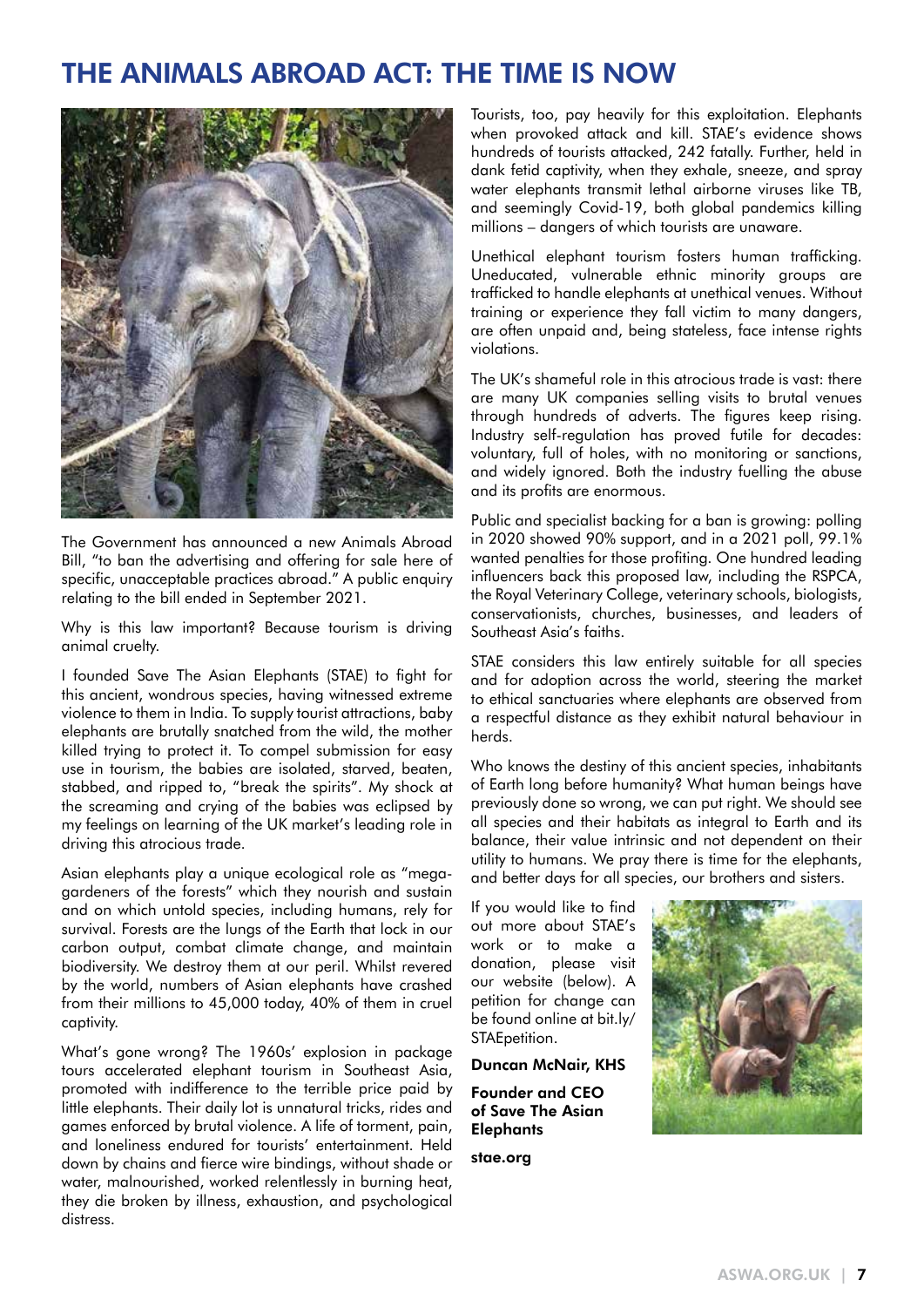### THE BIBLE AND...

#### Human encounters with wild animals.

*This Bible study is designed to help an individual or small group to explore what the Bible says about our interactions with wild animals.*

#### Mark 1.12–13

"And the Spirit immediately drove him out into the wilderness. He was in the wilderness for forty days, tempted by Satan; and he was with the wild beasts; and the angels waited on him."

What does it mean that Jesus was "with the wild beasts?" Mark includes this detail in his account of Jesus' time in the wilderness, but doesn't explain in what way Jesus was with the wild beasts. Some interpret this as simply meaning that Jesus was deep in the wilderness, others that it highlights the fact that Jesus faced worldly danger as well as spiritual danger (wild beasts being potentially dangerous). But others look at this line in a very different way – that right at the start of his ministry, Jesus, the new Adam, was restoring the way of life known in Eden, where humans and wild animals lived peaceably together. This idea has been taken even further, with the suggestion that, like the angels who waited on him, the wild beasts provided Jesus with comfort and companionship.

The idea of Jesus beginning his ministry by recreating Eden makes sense. Jesus is the new Adam, the model of humanity and what human behaviour should be. We know both from the creation narratives in Genesis 1 and 2 and from passages such as Isaiah 11.6–9 that God desires human beings to live in peace with other creatures, and for all creation to flourish together. Jesus doesn't go into the wilderness and kill the wild beasts or drive them away. He doesn't exploit them or destroy their habitat. Instead, Jesus it seems is able simply to be alongside non-human creatures.

### Questions for Groups:

How would you interpret Jesus being with the wild beasts?

What do the different interpretations, both those given in the reflection above and from your answer to the previous question, imply about how humans are meant to interact with wild animals?

Does the Church (or do individual Christians) have a responsibility to model an 'Edenic' way of living with other creatures?

*Bible quotation from the New Revised Standard Version Bible: Anglicized Edition ©1989, 1995 National Council of the Churches of Christ in the United States of America. Used by permission. All rights reserved worldwide.*

### COMMEMORATING ANIMALS IN REMEMBRANCE ACTIVITIES



As a rural church, animals are an important part of daily life. So, as we remembered 100 years of the British Legion Poppy we also wanted to pay tribute to the purple poppy. What resulted was a two week exhibition called 'Remembering'.

St Michael and All Angels in Chalton is in Hampshire, and we were fortunate to have on loan the 18000 'Hayling poppies' which were hand crafted in 2018. The panels of poppies were rearranged both inside and out to create an eye-catching display. In addition, we created displays on the origin of the poppy in remembrance, war poetry, those who died in service from our church, and the history of our area. Many individuals and groups, such as the Mothers Union and SAAFA contributed to our exhibition.

One of our feature exhibits was our display about animals that died in military service. A local primary school, Kingscourt, set a project for their years 1,2, and 3 to find out about the purple poppy, which led to an amazing display of their work. Members of the church created a display of purple poppies and two purple wreaths that were laid at our lychgate memorial on Remembrance Day. The purple poppy display led to many interesting conversations and those visiting our exhibition have gone away much wiser.

To open our exhibition we held a Songs of Praise which featured elements of our exhibition, including a focus on the animals that died in military service. On the second Sunday of our two-week exhibition, we held a pet service to which we welcomed dogs, small animals, a goose, a chicken and some horses. For those too timid to come, their two-legged friends were invited to bring their photo so that all the animals that mean so much in our lives could be blessed.

Every day at lunchtime throughout the two weeks we had concerts, recitals, talks, crafts (for children and adults) along with lots of cups of tea over some very interesting conversations.

And how did this all start? A throwaway line in a PCC meeting about the colour of remembrance poppies. From that small beginning we have had such an amazing time and feel we have done something very worthwhile to raise the profile of the importance of animals in our lives.

### Dr Coleen Jackson

#### Event Co-ordinator, Licensed Lay Minister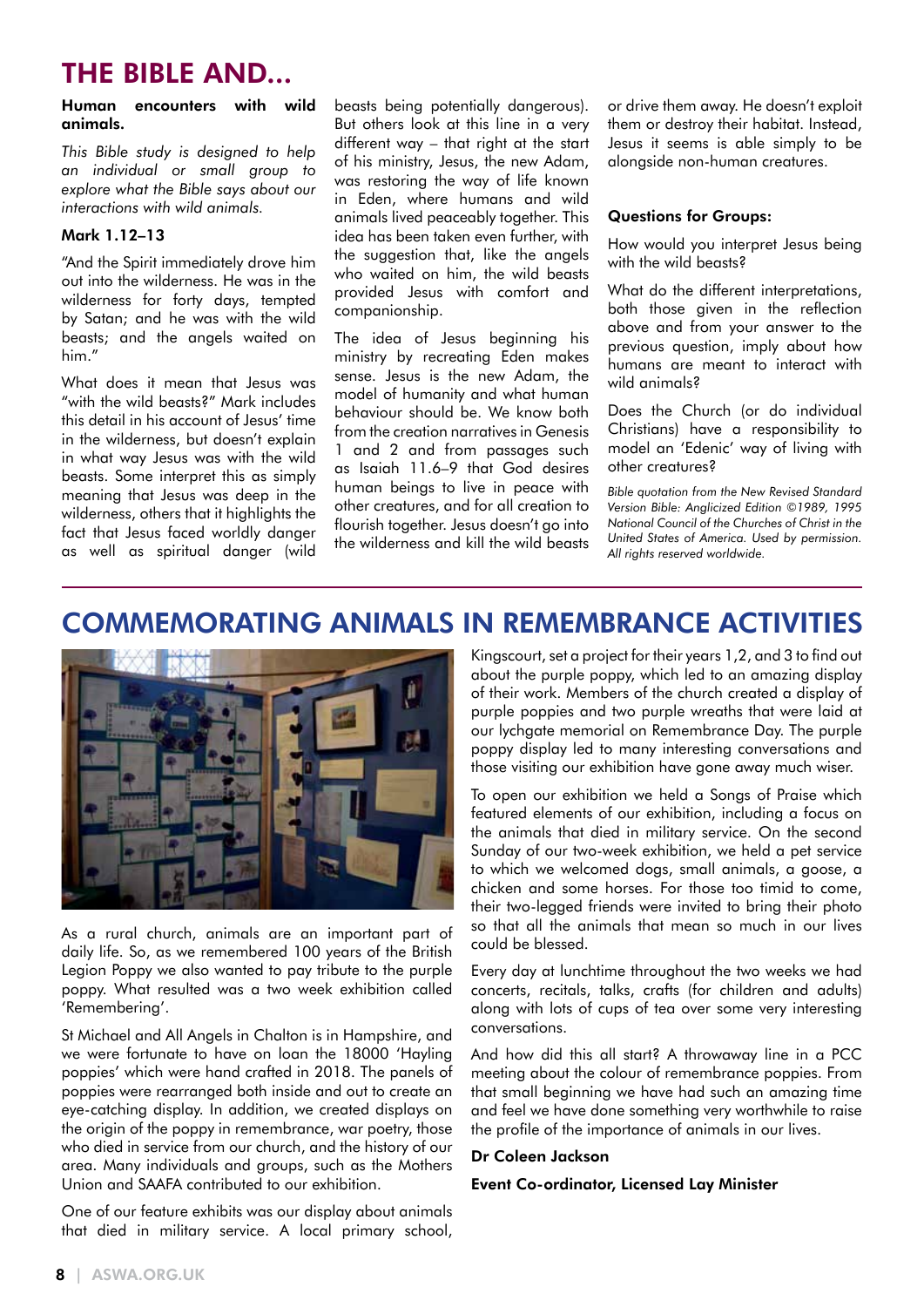### ASWA ANNUAL SERVICE

For Animal Welfare Sunday in October, we were delighted that one of the previous Animal Friendly Church winners, St Botolph's in Boston, Lincolnshire, agreed to host our special service.

St Botolph's or the Boston Stump as it is known locally, is a beautiful building. It is one of the largest Parish churches in England with one of the tallest medieval towers. The Rector, Revd Canon Alyson Buxton, made us very welcome and many of those with whom we had corresponded when St Botolph's submitted their entry for our Animal Friendly Church scheme were present.

It was lovely being able to gather again to celebrate the wonder and diversity of our animal friends in such a beautiful setting. ASWA's Chair, the Revd Dr Helen Hall, preached and ASWA Secretary, the Revd Sam Chandler, led the intercessions. There were also some very well-behaved

canine friends in the congregation which added to the occasion. A large population of birds congregate around the site of St Botolph's and at one point during the service the shadows of them all in flight reflected all around the cathedral which was very moving. It felt as if they were joining us in our celebration.

We are planning to be in Essex this year on Animal Welfare Sunday (Sunday 2nd October) at St Maryat-Latton, Harlow. This is the Church where the Revd Lynn Hurry, one of our committee members, is Vicar, and also a previous Animal Friendly Church winner. In contrast to the Eucharist service we held at St Botolph's last year, this will be an afternoon animal blessing service, so do come and join us and bring your companion animals with you.



#### Sam Chandler

### ASWA REMEMBRANCE SERVICE

It was wonderful to gather again at the Animals' War Memorial in Park Lane on Remembrance Sunday. With Covid still around, we were not sure how many people would turn up and were delighted that so many did, including lots of new faces. The service was led by ASWA Chair, the Revd Dr Helen Hall. ASWA Secretary, the Revd Sam Chandler read a poem, the Revd Professor Martin Henig led the prayers, and Dr Christina Nellist from Animals Interfaith Alliance read from Isaiah. Many had brought wreaths to lay at the memorial. Sam Chandler laid a wreath on behalf of ASWA and representatives from the Army Dog Unit of Northern Ireland were once again represented and laid their wreath.

We were delighted to be joined by PC Dave Wardell who spoke movingly about his amazingly brave retired police dog, Finn. Most of you will know that Dave has written a book called Fabulous Finn about this wonderful dog who was stabbed whilst on duty

and recovered. After returning to life as a police dog he eventually retired to live out the rest of his life with Dave and his family. On this occasion, Finn was unable to be at the service because he was undergoing veterinary treatment for a problem with is hind legs. He is being looked after by vet Noel Fitzpatrick of TV fame and those who follow Dave and Finn on social media will have seen him having his water therapy. We wish Finn well and will continue to pray for his recovery.

Do join us this year at the Animals' War Memorial on Remembrance Sunday, 13th November at 3.00pm. We meet in the afternoon because the ASWA clergy who organise the service have commitments in their own churches in the morning. We would encourage you to attend this incredibly moving service and do feel free to bring your own wreath or tribute to the animals who serve during times of conflict.

### Samantha Chandler

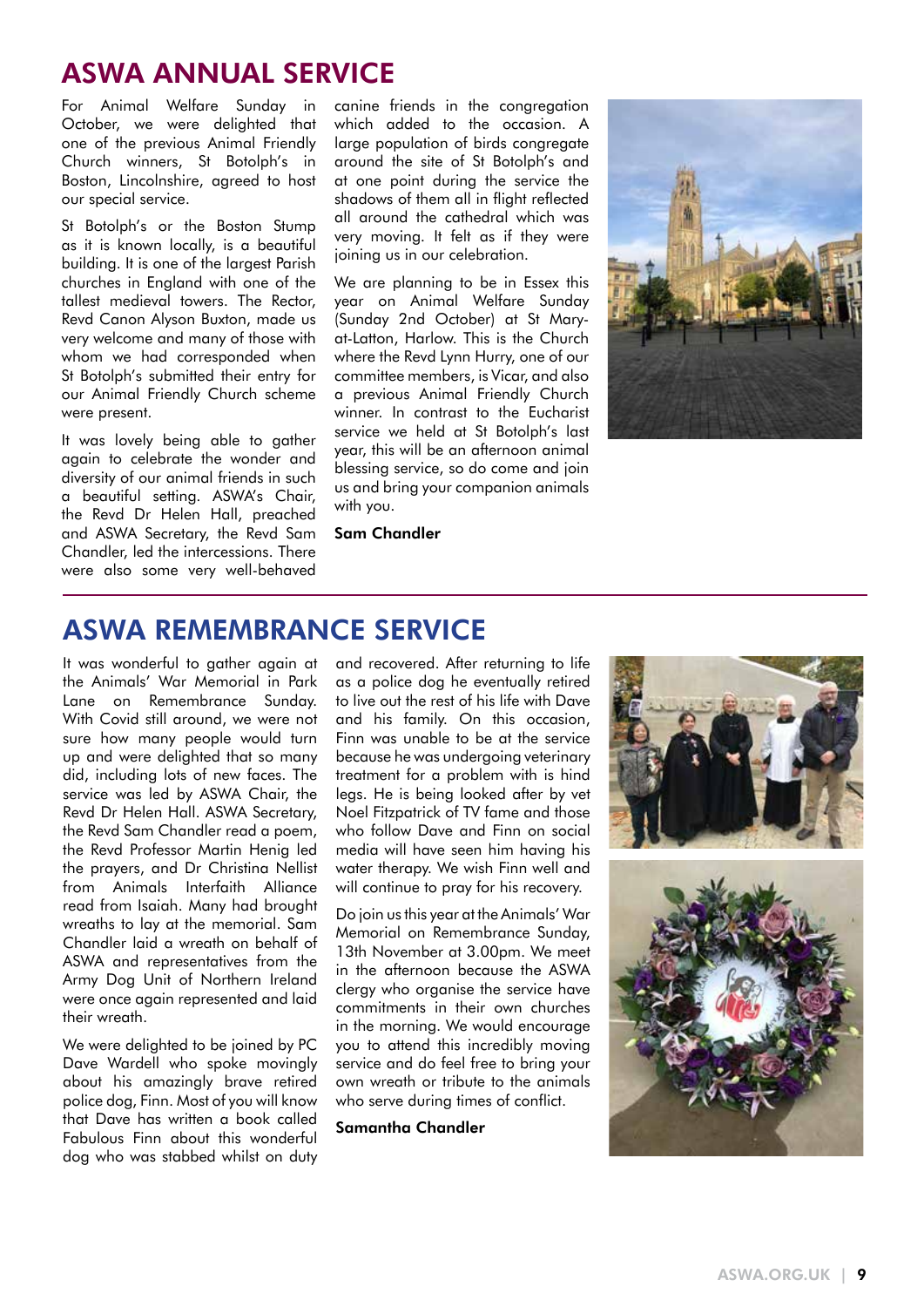### BOOK REVIEW

BEING THE SUPERVET How Animals Changed My Life by Noel Fitzpatrick

Orion ISBN 978-1-4091-8381-5 432 pp Paperback Price £7.99



Strictly speaking, this *Sunday Times* bestseller does not need a review, any more than its author, TV Supervet Noel Fitzpatrick, needs an introduction. If you watched *Supervet* on TV and want more animal stories from the same source, *Being the Supervet* is definitely a book for you, containing, as it does, several stories of very close and very special human and animal relationships. These stories are interwoven, as they invariably are in real life, and are dramatic, informative, and inspiring. I am not sure whether anyone has yet said "21st century James Herriot," but we probably should say exactly that.

*Being the Supervet* is also a book for you if you happen to enjoy celebrity gossip – not that we expect anyone to admit to it, of course. Noel Fitzpatrick is very open about his personal life and his struggles. One unexpected and dramatic narrative strand that runs throughout the book has to do with high-level professional complaints made against this veterinary hero.

As for me, I read *Being the Supervet* for a very personal reason, and a reason I would not wish upon anybody. My dog Fenra, an 11-year-old Belgian Malinois, was diagnosed with soft tissue sarcoma, and the only way to save her life was to amputate her leg. Our "GP" vet sent us to Fitzpatrick Referrals, and now Fenra turns many heads on our walk as she runs around with a leg implant, fitted by Professor Fitzpatrick.

From my personal experience, I can certainly confirm that all you read in *Being the Supervet* is true: the empathy, the innovation, the tenacity – true not only for the cases that made their way into the book, but for all who walk through the doors of Fitzpatrick Referrals with a tragedy on their hands. The Supervet fights like a tiger for the life of every animal, and supports the whole family in a very holistic and personal way. The first time he called on the phone late at night, I thought it must be bad news, for the man himself to ring, and to ring so late. It turned out that it is his custom to update the families personally, and he does work very long hours.

One thing I did not, frankly speaking, expect from *Being the Supervet*, and the thing that makes it not just an interesting, but a fascinating read, is the ideas. The animal stories and celebrity revelations serve as a dramatic framework for ethical, metaphysical, and social ideas. Noel Fitzpatrick is a true visionary, and his book is, quite simply, bursting with ideas. I will give one example, and leave you to discover the rest.

The idea has, as its final goal, the elimination of animal experiments, and consists in acquiring scientific knowledge not from controlled experiments that require the death of the participating animals, but from naturally occurring animal diseases. If a structure could be established for reporting, analysing and systematising data from actual clinical veterinary practice, knowledge can be obtained that would make controlled (and contrived) animal experiments obsolete. On the one hand, it is easy to see how challenging such a project would be. It requires no less than a paradigm shift in science. It can antagonise animal protection campaigners who build their public message on the dissimilarity between animal and human diseases. It can alienate Christian believers that maintain an absolute ontological gap between humans and animals. But, on the other hand, it is a ground-breaking and thought-provoking idea that should, at the very least, start a dialogue in society, something that Professor Fitzpatrick would, by his own admission, welcome. As Plutarch famously pointed out, education is not about filling a vessel, it is about lighting a fire. And this is one thing that *Being the Supervet* does for those who care to read it with attention. It educates by lighting the fire of further thought and further dialogue.

#### Natalia Doran

## TALKING POINT

#### Eco-tourism

Those of us who love nature and animals can delight in visiting places with spectacular vistas and amazing wildlife, both near and far. When managed carefully, there are many benefits to such 'eco-tourism' – vital income to local communities, funds that can be used to preserve and care for habitats and animal populations, an increased appreciation for the beauty of the natural world and for our fellow creatures. But there is also a downside – the carbon footprint involved in getting to these places, the strain put on resources by the presence of tourists (especially in peak

seasons and in particularly popular destinations), intrusion into the lives of wild animals, and the risk of reducing the lives of the local human communities to mere tourist attractions. So the question is, do the benefits of eco-tourism outweigh the risks? Or, perhaps, can the risks be managed and reduced until we're left with nearly all benefit and no harm? How can we both encounter the magnificence of the natural world in its many diverse forms around the world and also respect the needs of the land, the animals, and the human communities in these places?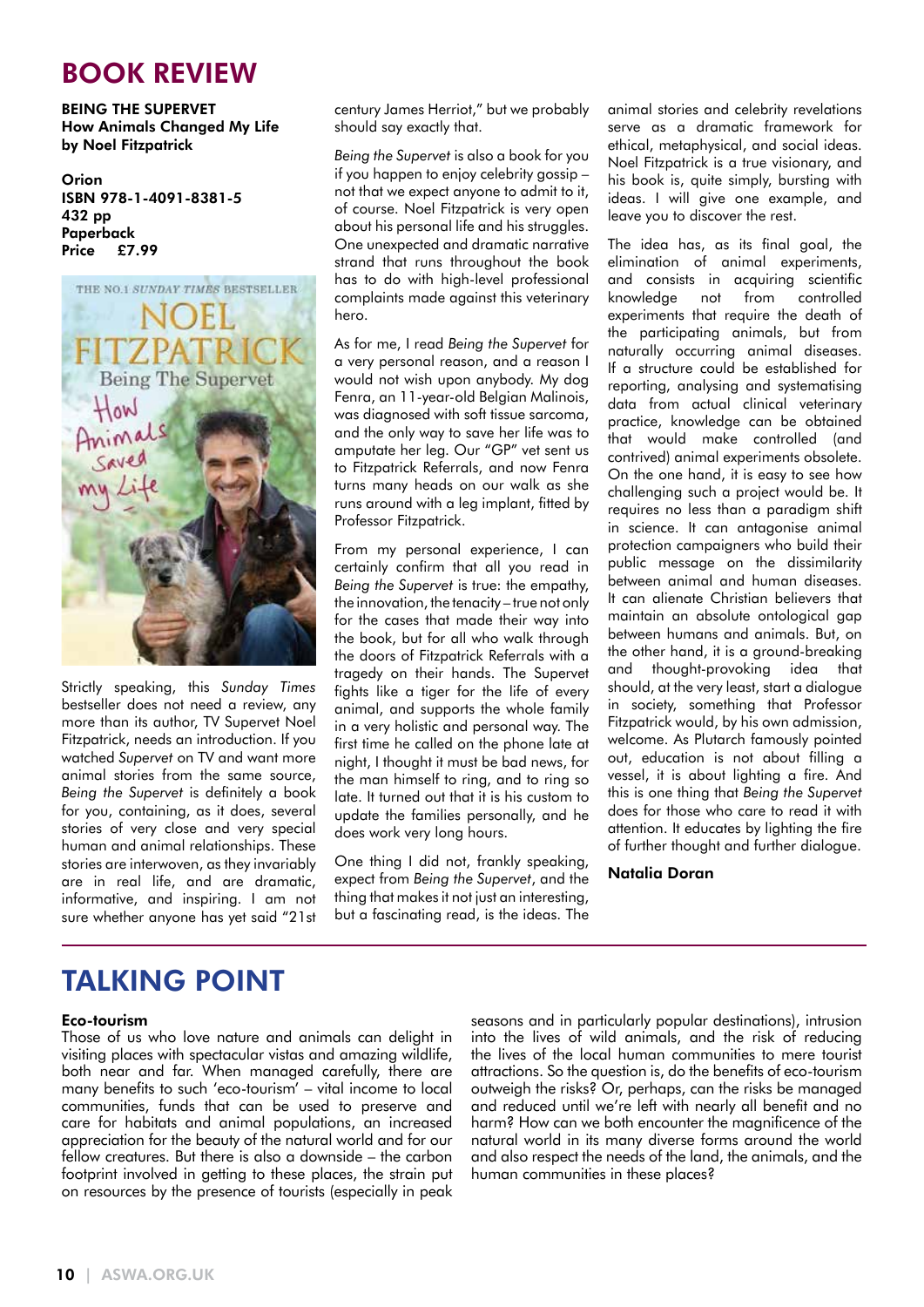### CUBS ABOUND!



I'm lucky enough to have a huge vicarage garden with a small copse and a large yew tree under which foxes dig out an earth in readiness for their cubs, or in extremely cold and wet weather.

For a number of years, I've left scraps of food out for them at night and have been privileged to see these beautiful creatures on a regular basis, although sometimes it's been a case of my torch just catching sight of their stunning amber eyes peering out of bushes at me.

But 2021 was quite different. In spring, I noticed two heavily pregnant vixens coming nearer the house during the day looking for food. I'd give them some dog food and then they'd snooze near each other in the warm sun. And then it happened. Both mamas began to take the food away with them or cache it in the garden among our flowers or vegetable patch, only to retrieve it later after they'd finished enjoying their siesta. I knew their cubs had arrived.

I almost exploded with joy the first time I caught sight of 10 adorable cubs in early May. Six of them belonged to one mama and four to the other. Our garden suddenly sprung into life with 14 foxes appearing on a daily basis, as two papas also began to come out and watch over their youngsters. The parents worked so hard with those mischievous little cubs who knocked over bird baths, dug up plants, and stole our dogs' balls and frisbees. But it was worth it for the great joy they brought with them, and I could barely wait to see them each day.

Visitors, too, would pop by for a quick peek, whilst others asked for photos. Reverend Geoffrey from our church, St Mary-at-Latton, began writing a regular blog about the foxes and now these two sets of cubs are known by people all over the world, thanks to email and social media.

They are such a delight, although in truth it's been quite hard watching them catch the odd pigeon or squirrel who once resided in the garden. The cubs weren't that interested in the captured creatures, but would rather just play with the feathers left behind. Luckily, there's no sign of them harming our many hedgehogs.

Foxes are such beautiful creatures, with their golden or red coats and magnificent brushes, and are surprisingly small animals when you get up close to them, which I often do when they come forward for a raw egg. They love eggs and the sight of one in my hand will cause any of them to lick their lips. Despite a bit of extra grub, these foxes remain wild, as they should do, and with the exception of one vixen, who has been around for three years, they will run away the moment I walk into the garden.

Sadly, as we entered the autumn season, two of the cubs were shot by someone using a pellet gun. Impossible to catch, they soon disappeared into the undergrowth beyond the garden and probably died from infection. We've not seen them since. I don't understand the mentality of people who would do this. It's not like there are millions of foxes roaming the streets of Harlow! I was in a supermarket recently when the cashier was moaning about there being more foxes. "Every night", she said, "I see yet another fox." My response was, "How do you know it's not the same fox you see every night?" "Mmmmm I hadn't thought about that" she replied, "but they're dirty creatures anyway, so I don't want them around here on our streets, we should get rid of them!"

I really don't understand that as they never cause us any problems and they are certainly creatures who have their benefits, for they provide excellent pest control as they prey upon mice, rats, and pigeons. They're also very good at clearing up food they find lying around towns. I will admit that for some folk cubs may be seen as a nuisance as they will think nothing of digging up your prize flowers and veg, digging holes, stealing your dog's toys, and might even attempt to dig up a beloved buried pet. One of them brought a garden broom for us recently which they'd stolen from someone else's garden. Personally, I'd have been happier if they'd brought a spade to replant the potatoes and onions they had dug up. But for me the joys of seeing these magnificent creatures makes up for the odd bit of mess made by them. I don't suppose that cashier knew that foxes control their own population and that if we just get rid of them, (cull I presume she meant) then they'll breed even more. Wow, I could end up with hundreds in my garden! Now there's a thought.

#### Reverend Lynn Hurry

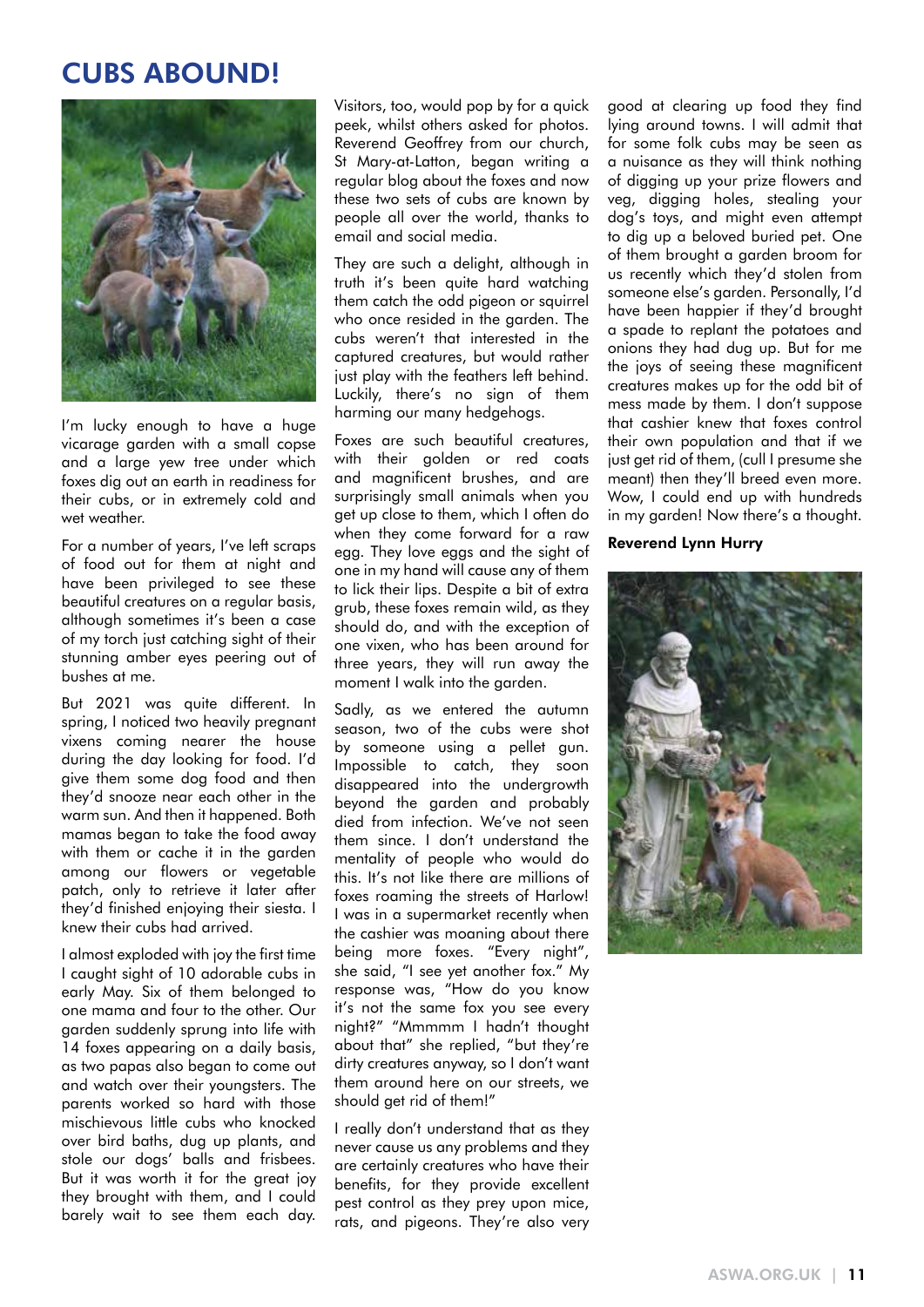## ANIMAL WELFARE SUNDAY SERMON

"Never work with children and animals" is an oft repeated piece of advice. Personally, I've always considered it somewhat unreasonable, given that in my experience, 99.9% of the world's problems are caused by adult humans. Of course, it is true that animals and children have quite a lot in common. Both groups have a habit of being ruthlessly honest, direct, and difficult to completely control, which can lead to some embarrassment and puncturing of adult human egos, especially on stage.

However, the common traits of animals and children go deeper than this. Now, obviously, I am not, repeat, not, in any way implying that animals and children are identical, or even equivalent, for either practical or moral purposes. That should go without saying, and if anyone later complains that I have suggested in this sermon that animals and children are "the same", they will be told very firmly that they haven't listened! Having got that disclaimer out of the way, we can explore some of the characteristics which children and animals do, in fact, share and which the majority of adult humans sadly lack.

Both animals and children have a capacity to live in the moment, and to perceive and react to the world as it actually is, rather than buying into social norms and conventions. They do not collude with the convenient lies and fantasies that keep the rest of us from facing uncomfortable truths. Anyone who has ever worked with children in churches knows how quickly their questions get to the heart of issues, and the way they home in, like little heat-seeking missiles, on hypocrisy, or attempts at fudging any claims which don't really stand up to scrutiny. Explaining to a perceptive eight year old why we can't solve problems like food poverty or homelessness makes Prime Minister's Question Time look like a walk in the park. They see answers like "well, it's complicated", or "it's economics" for the pathetic and feeble excuses that they are.

Animals and children also know what it means to experience raw emotion like love and trust, and also, sadly, grief and pain, without filtering them

through reasoned analysis, or playing complicated games to keep powerful feelings at a distance. Anyone who has ever been close to a dog knows what unconditional love really looks like. Yet, how many of us still truly love unconditionally, without some transactional element? We might like to think that we do, but as already noted, adult humans have a talent for convenient self-delusion.

Frequently on Animal Welfare Sunday, we focus on the special position that human beings enjoy as stewards of God's Creation. We remind ourselves of the burden of responsibility which this imposes, the immense trust which has been placed in our hands, and the frequent and catastrophic betrayals of that trust. This is appropriate, and sadly all too necessary. However, it is not the only important spiritual consideration to bear in mind when we address our relationship with animals. By its very nature, thinking about our position as stewards, entrusted with the care of other species and the planet that we all inhabit, means focusing on the position of power that we occupy. As stated, we need to do this, because it is part and parcel of confronting how we use and direct that power, and addressing where we fall short. Nevertheless, if we only think in those terms, we exclusively examine the abilities that we have, and that other animals lack. We are in grave danger of forgetting that other animals actually have capacities which many of us lack. This might not be flattering, but it is still true.

To make matters worse, we do not lack these capacities because we never had them. Interacting with children quickly teaches us that we once knew what it meant to see, and feel, the world as it truly is. The sad truth is that we abandoned this clarity of vision and openness of heart, we shielded ourselves behind walls of social conventions and polite fiction. I believe that part of Jesus' message in today's Gospel reading, in his challenge to his followers to become like little children, was an invitation to come out from behind those barriers. To see and experience and the beauty, and ugliness, of the current world, as children, animals and, indeed, God see it. Children and animals perceive

reality, as of course does God, but we so often choose not to.

It is difficult to open our eyes to the pain, suffering and injustice surrounding us, without trying to grab onto fabricated justifications and explanations that somehow make it more palatable. Unfortunately, in hiding from the full horror of the cruelty and unfairness of the world, we make it easier to avoid taking action to bring about meaningful change. Equally sad, we often find it surprisingly hard to enjoy ourselves. Children and animals play, and have happier and richer lives because of it. They don't worry whether they are somehow undermining their dignity, or looking unintelligent. They are also open to wonder and fascination in everyday things that we often shrug off or fail even to notice. For example, falling snowflakes and dancing sunbeams are part of God's Creation and taking delight in them is a form of worship, but we often ignore these gifts, or even reject them as an irritation. In this regard, a pack of wolves in the forest has retained a level of spirituality that most of us have thrown away, or at least push to one side most of the time.

So my invitation this Animal Welfare Sunday is not only to focus on what we can and should do for animals and the world we share with them, but also to be open to the lessons that our fellow creatures have to teach us. Amen.

Helen Hall Chair, ASWA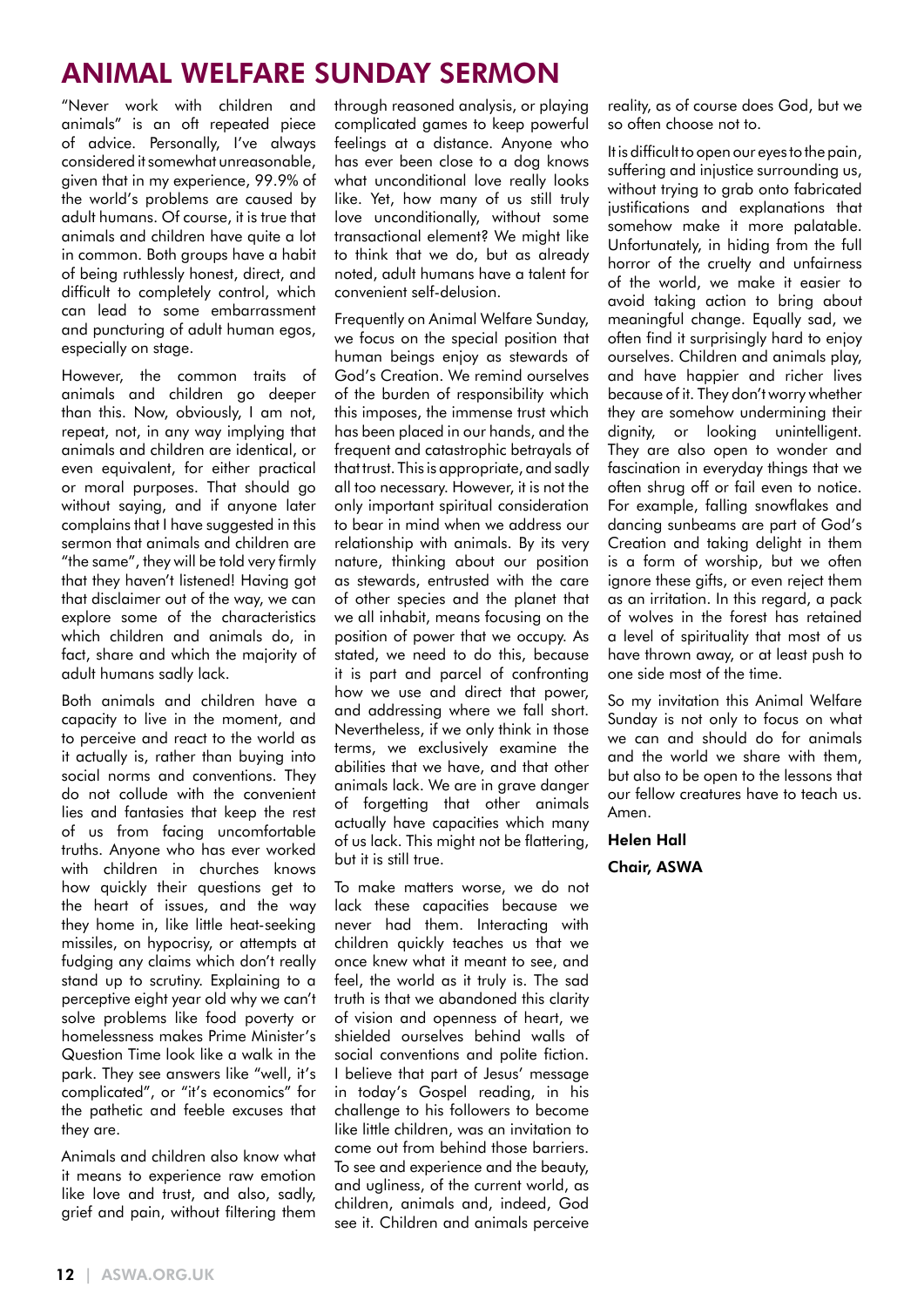### ASWA COMMITTEE ELECTIONS

It's Election time again! There is, however, no postal voting form in this issue of *Animalwatch* because at the time of going to press the number of candidates for committee places does not exceed the number of vacancies. The two candidates looking to stand for another three-year term are the Revd Samantha Chandler standing for Secretary and Mr Keith Cottrell standing to be a committee member.

ASWA committee members are trustees, which means they have legal duties and responsibilities. The tasks of the committee are to manage the day-to-day running of ASWA, including the planning of ASWA services, commissioning and producing informational material, managing the budget, organising fund-raising events and the production of *Animalwatch*, to name but a few. You will find information about the candidates below.



**Samantha Chandler:** Sam has been Secretary since 1996. She has been involved in animal welfare for over 30 years, supporting many organisations such as Compassion in World Farming, Animal Aid and the Born Free Foundation. Samantha says that working for ASWA gave her the opportunity of combining her Christian faith with her love for animals and concern for their welfare. Samantha was ordained in 2020 and is Curate in a parish in North Hampshire. She is married with three adult children and lives in Hampshire with a flock of rescued sheep and an elderly terrier.



Keith Cottrell: Keith's lifelong passion for animal welfare started as a child in Singapore. He joined ASWA some 25 years ago and has served on the committee since 2013. Since retiring he has been able to devote more time to God's animal kingdom and is encouraged with the progress and growing interest nationwide in animal welfare matters. He is also a trustee and actively involved with several other Christian charities. Married with one adult daughter, he lives happily near Bristol with his wife, three cats and a dog.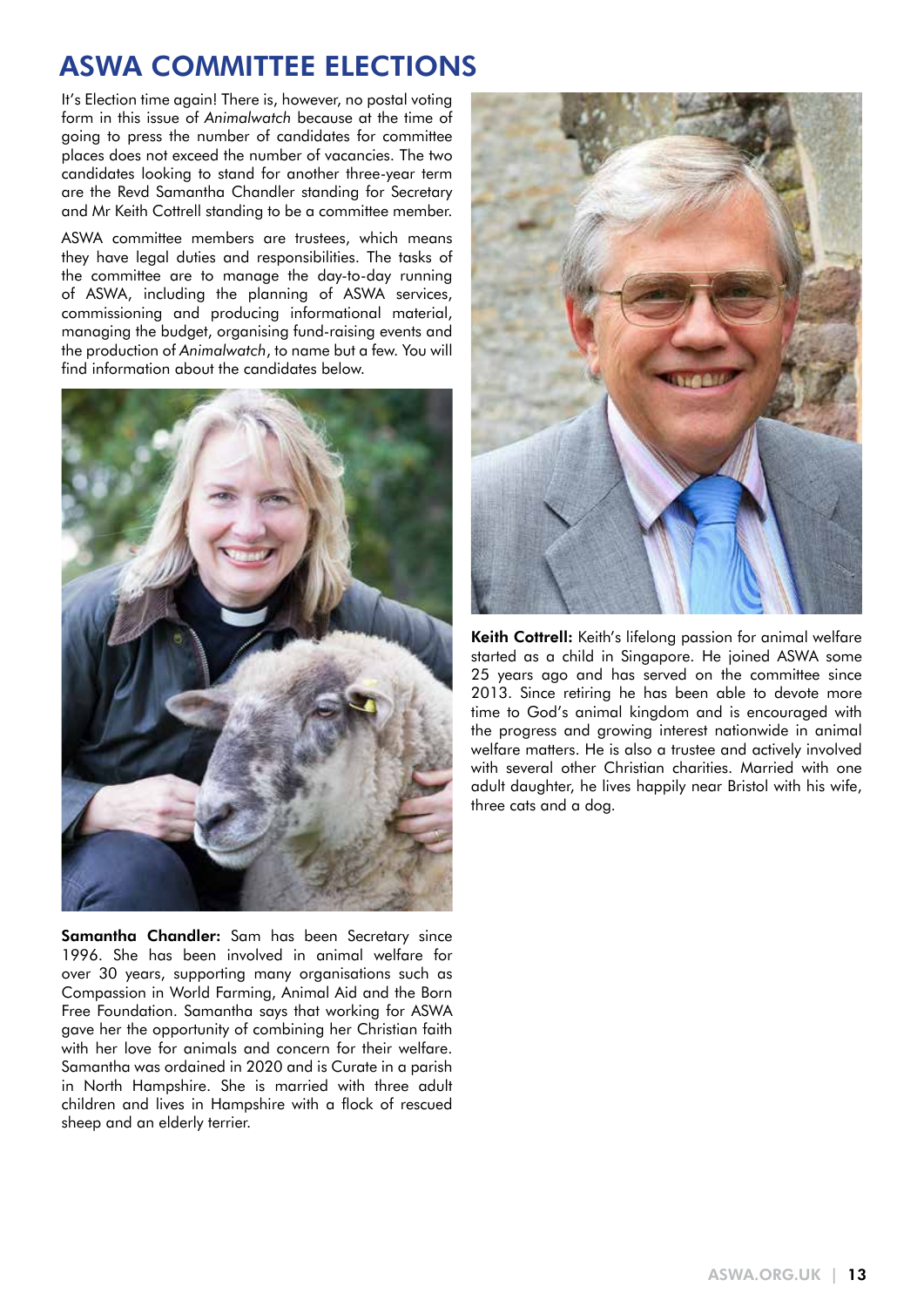

## ANNUAL SERVICE FOR ANIMAL WELFARE SUNDAY **Sunday 2nd October at 3.00pm**



## All welcome

A family friendly service for Animal Welfare Sunday with Blessing of animals included

Please bring your companion animals along

PREACHER: REVD SAM CHANDLER – ASWA SECRETARY



 **Venue:** St Mary-at-Latton The Gowers, Harlow, Essex CM20 2JP

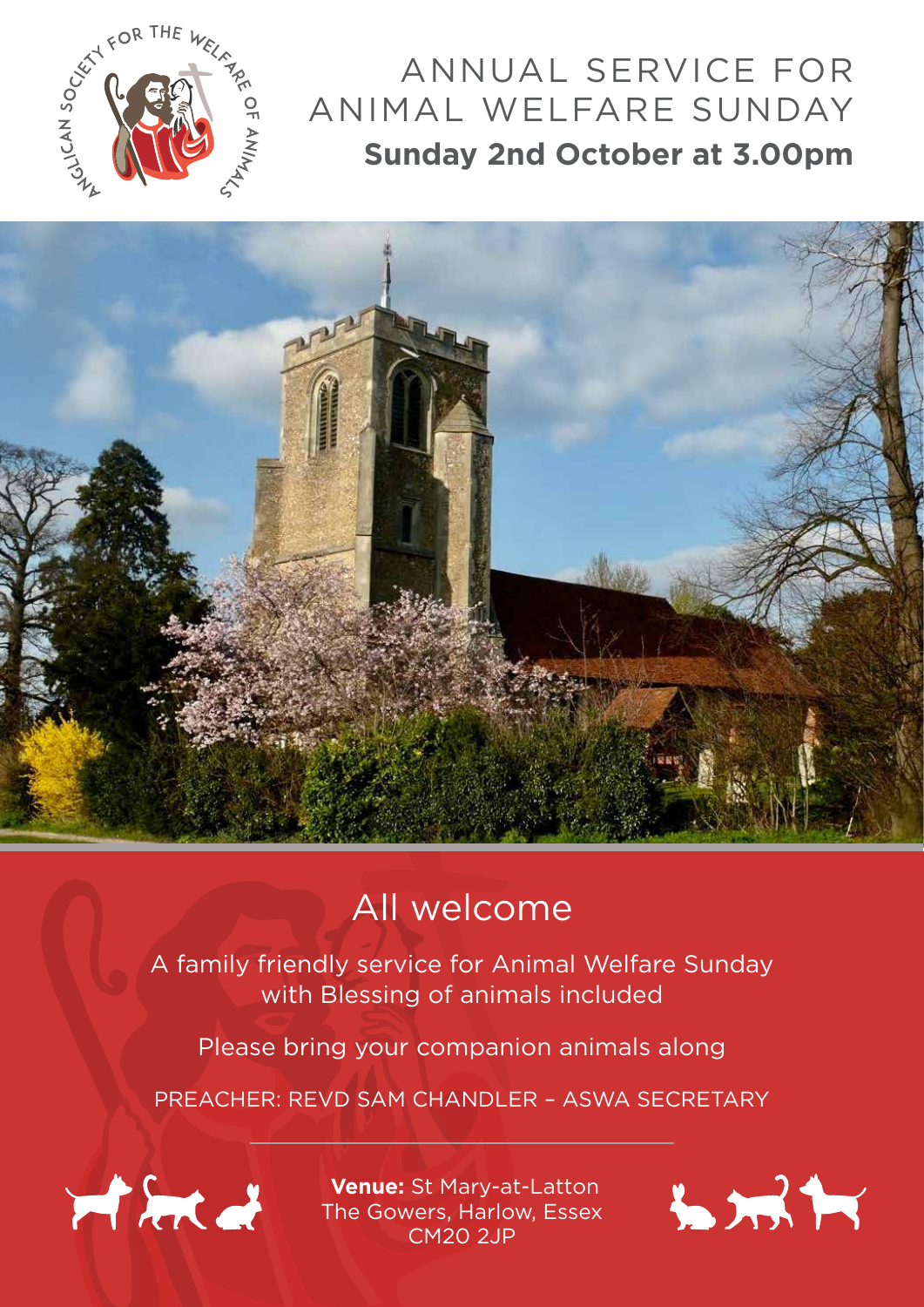# ARE YOU AN ANIMAL FRIENDLY CHURCH?





### Christians have a sacred duty to care for God's Creation

The Anglican Society for the Welfare of Animals is now awarding 'Animal Friendly Church' certificates to churches which practise and promote a compassionate attitude towards God's creatures.

> Applicants will also be automatically entered into our annual **'ASWA Animal Friendly Church of the Year Award'**

The Winner will receive a hamper full of ethical and useful goodies for your Church and a plaque to display on your wall.

For further details visit our website

### **www.aswa.org.uk**

or apply in writing to: PO Box 7193, Hook, Hampshire, RG27 8GT **T:** 01252 843093 • **E:** AngSocWelAnimals@aol.com